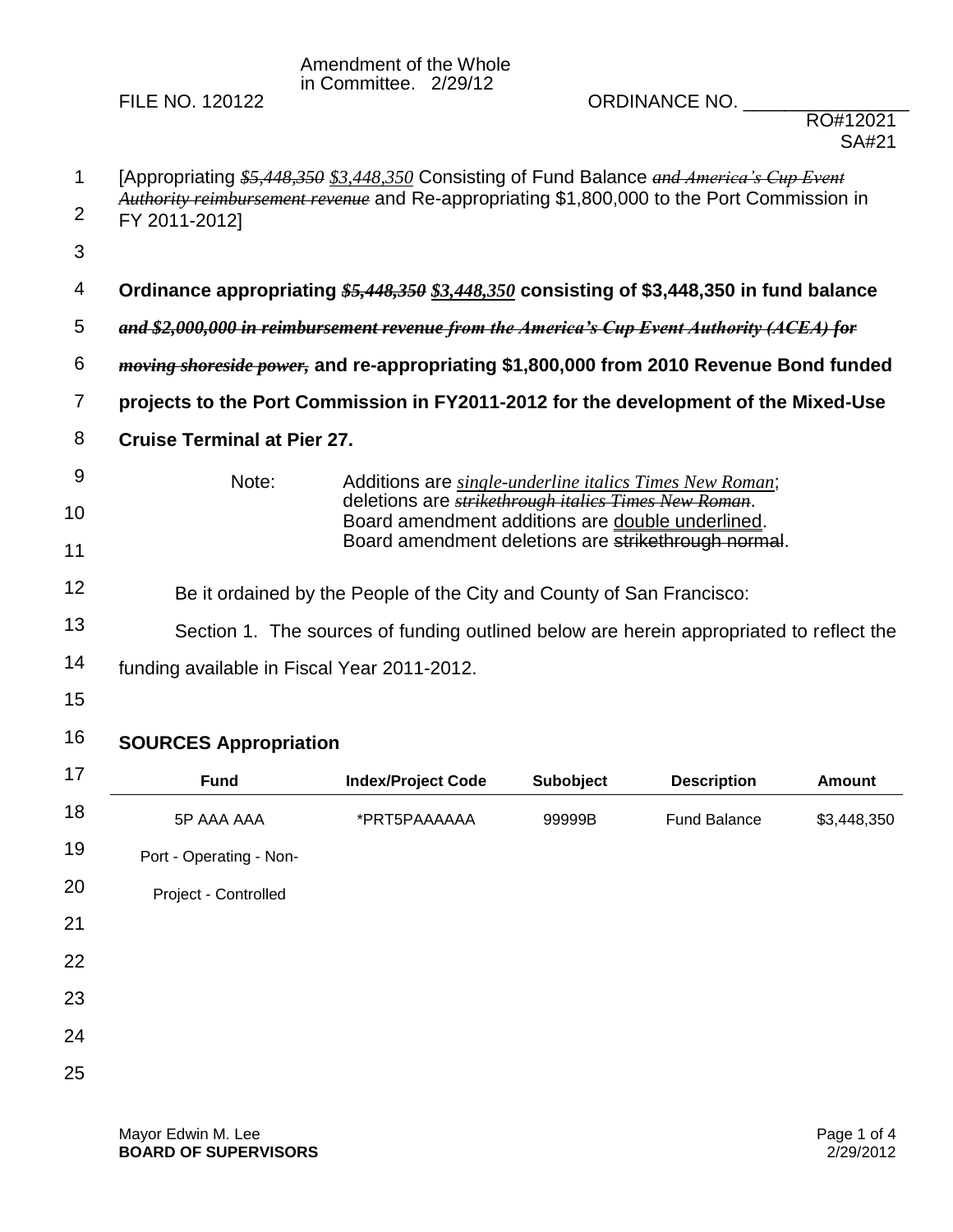| 1              |                                    |                             |             |                        |                           |
|----------------|------------------------------------|-----------------------------|-------------|------------------------|---------------------------|
| $\overline{2}$ | <b>Fund</b>                        | <b>Index/Project Code</b>   | Subobject   | <b>Description</b>     | <b>Amount</b>             |
| 3              | 5P AAA ACP                         | 392601                      | 75999       | <b>Shoreside Power</b> | \$2,000,000               |
| 4              | Port - Continuing Project          | CPO769 10                   | Port - Misc | Reimbursement          | <u>\$0</u>                |
| 5              | <b>Operating Fund</b>              |                             | Receipts    | Revenue from           |                           |
| 6              |                                    |                             |             | America's Cup          |                           |
| 7              |                                    |                             |             | <b>Event Authority</b> |                           |
| 8              |                                    |                             |             |                        |                           |
| 9              | <b>Total SOURCES Appropriation</b> |                             |             |                        | \$5,448,350               |
| 10             |                                    |                             |             |                        | \$3,448,350               |
| 11             |                                    |                             |             |                        |                           |
| 10             |                                    | $\sim$ $\sim$ $\sim$ $\sim$ |             | .                      | $\mathbf{r}$ $\mathbf{r}$ |

12 13 14 15 Section 2. The uses of funding outlined below are herein appropriated in FY 2011- 2012 in Subobject 06700 (Buildings, Structures, and Improvement Project-Budget) and reflect the projected uses of funding to support the Port Commission in the development of the Mixed-Use Cruise Terminal at Pier 27.

16

## 17 **USES Appropriation**

| 18 | <b>Fund</b>                     | <b>Index / Project Code</b> | <b>Subobject</b> | <b>Description</b>     | <b>Amount</b>          |
|----|---------------------------------|-----------------------------|------------------|------------------------|------------------------|
| 19 | 5P AAA ACP                      | 392601                      | 06700 Buildings, | Pier 27 Mixed-Use      | \$5,448,350            |
| 20 | Port - Continuing Project       | CPO769 10                   | Structures, and  | <b>Cruise Terminal</b> | \$3,448,350            |
| 21 | <b>Operating Fund</b>           |                             | Improvement      | Project                |                        |
| 22 |                                 |                             | Project-Budget   |                        |                        |
| 23 |                                 |                             |                  |                        |                        |
| 24 | <b>Total USES Appropriation</b> |                             |                  |                        | <del>\$5,448,350</del> |
| 25 |                                 |                             |                  |                        | \$3,448,350            |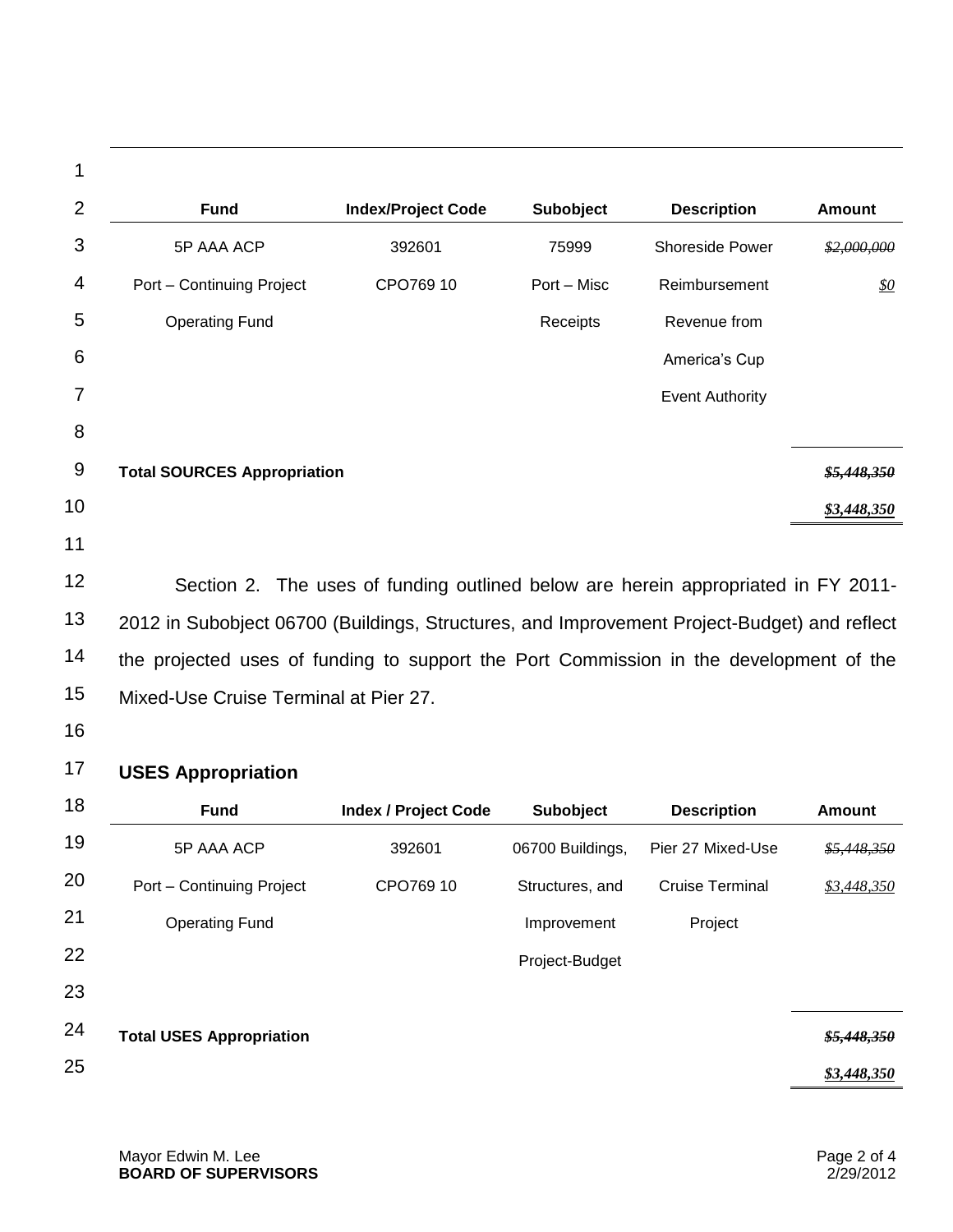- 1
- 2 3 Section 3. The uses of funding outlined below are herein de-appropriated to reflect the funding available in Fiscal Year 2011-2012
- 4

## 5 **USES De-appropriation**

| 6  | <b>Fund</b>                                                                                 | <b>Index / Project Code</b> | Subobject        | <b>Description</b>  | <b>Amount</b> |  |
|----|---------------------------------------------------------------------------------------------|-----------------------------|------------------|---------------------|---------------|--|
| 7  | 5P CPF 09A                                                                                  | 390910                      | 06700 Buildings, | De-Appropriation    | \$1,100,000   |  |
| 8  | Port Rev Bonds 2009                                                                         | CPO921                      | Structures, and  | of 2010 Revenue     |               |  |
| 9  | $-$ Series 2010A $-$ Tax                                                                    | 9ARJ01                      | Improvement      | <b>Bond Project</b> |               |  |
| 10 | Exempt                                                                                      |                             | Project-Budget   |                     |               |  |
| 11 |                                                                                             |                             |                  |                     |               |  |
| 12 | 5P CPF 09B                                                                                  | 390912                      | 06700 Buildings, | De-Appropriation    | \$700,000     |  |
| 13 | Port Rev Bonds 2009                                                                         | CPO920                      | Structures, and  | of 2010 Revenue     |               |  |
| 14 | $-$ Series 2010B $-$                                                                        | 9BRF01                      | Improvement      | <b>Bond Project</b> |               |  |
| 15 | Taxable                                                                                     |                             | Project-Budget   |                     |               |  |
| 16 |                                                                                             |                             |                  |                     |               |  |
| 17 |                                                                                             |                             |                  |                     |               |  |
| 18 | <b>Total USES De-appropriation</b>                                                          |                             |                  |                     | \$1,800,000   |  |
| 19 |                                                                                             |                             |                  |                     |               |  |
| 20 | Section 4. The uses of funding outlined below are herein re-appropriated in FY 2011-        |                             |                  |                     |               |  |
| 21 | 2012 in Subobject 06700 (Buildings, Structures, and Improvement Project-Budget) and reflect |                             |                  |                     |               |  |
| 22 | the projected uses of funding to support the Port Commission in the development of the      |                             |                  |                     |               |  |
| 23 | Mixed-Use Cruise Terminal at Pier 27.                                                       |                             |                  |                     |               |  |
| 24 |                                                                                             |                             |                  |                     |               |  |

25